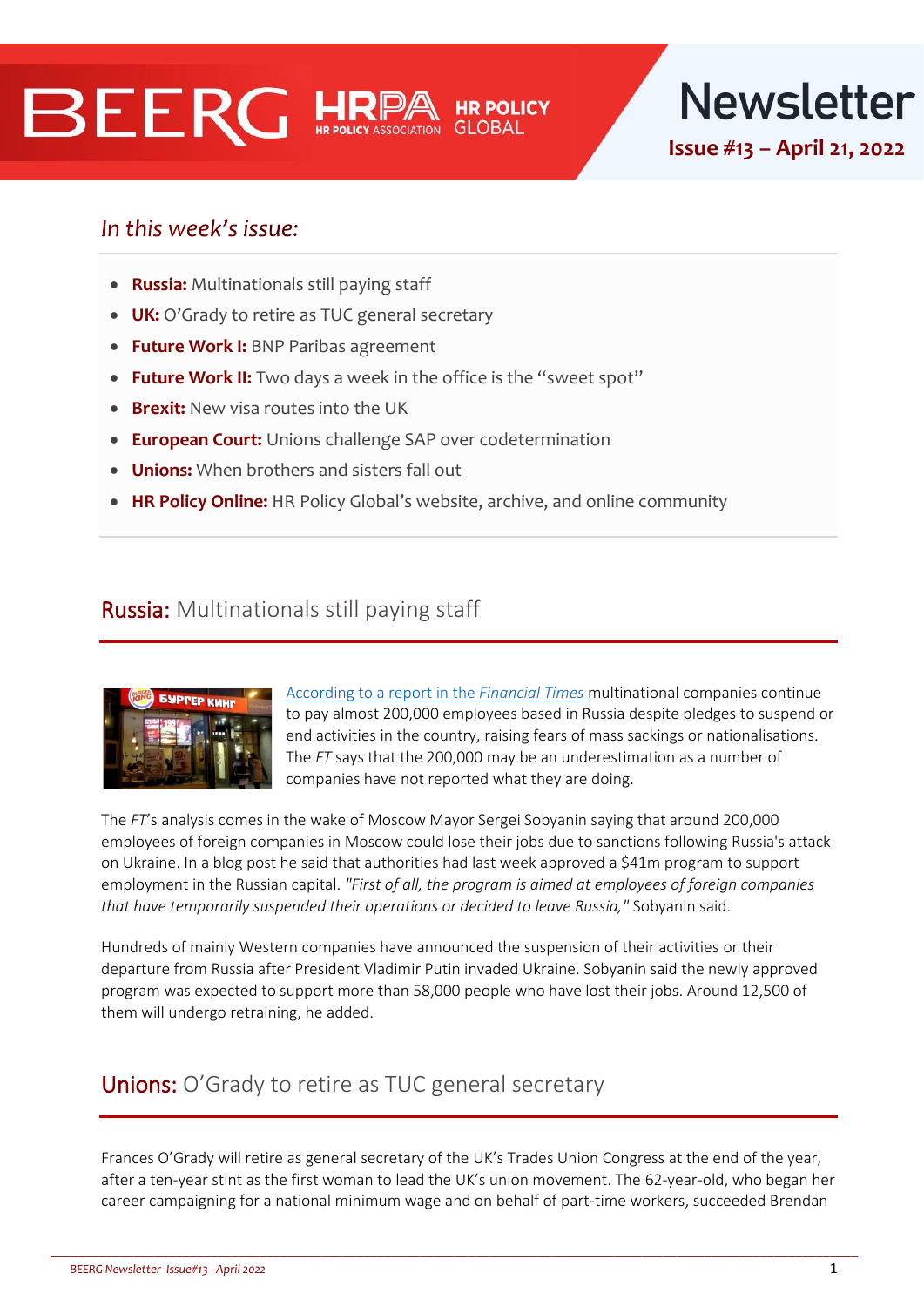Barber in 2013 after serving as his deputy for the previous 10 years — a period in which she led on industrial policy in the aftermath of the financial crisis.



While union membership has stabilised during O'Grady's tenure, it is increasingly made up of public sector workers, with membership in the private sector at its lowest level since 1995. There are few signs that unions are heading for a dramatic revival anytime soon, even as workers are faced with declining real wages and the emergence of the gig economy with its emphasis on self-employment.

Whoever O'Grady's successor may be, he or she will also have to contend with the fact that UK workers will be cut off from developments in EU employment law because of Brexit. The EU is currently considering laws on: the employment status of platform workers; an adequate minimum wage and collective bargaining coverage; gender pay transparency; and supply chain due diligence. None of these will apply in the UK and the current government shows no appetite for introducing any employment laws of its own, even in the wake of the P&O debacle. What approach a future Labour government would take remains to be seen.

UK representatives are also being increasingly excluded from European Works Councils and even where they still sit on EWCs they are finding that employers are reluctant to discuss developments in the UK as they fall outside the scope of EU law thereby creating unnecessary complications, especially in "exceptional circumstances".

The successor to O'Grady will have a tough job on their hands trying to guide the union movement in post-Brexit Britain.

## Future Work I: The BNP Paribas agreement



On April 6, BNP Paribas signed a framework agreement on telework with its European Works Council, UNI Europe, and FECEC (European Federation of Credit Institution Executives). The agreement applies to the 22 EU countries within the scope of the EWC and covers 132,000 employees. The agreement focuses on 3

main issues: employee work-life balance; BNP's ongoing push to digitalise and modernise workspaces and work organisations and, the prevention of psychosocial risks related to telework.

*You can download the agreement, in English[, here](https://www.planetlabor.com/wp-content/uploads/2022/04/european_charter_on_teleworking_en.pdf)* 

## **Future Work II:** Two days a week in the office is the "sweet spot"



As the professional services firm, Deloitte, sharply cuts back its London office space in one of the biggest such moves since Covid triggered a shift to hybrid working, new research from the Harvard Business School (HBS) suggests that one or two days in the office is the ideal setup for hybrid work.

The HBS study is based on an experiment in 2020 where 130 administrative

workers were randomly assigned to one of three groups over nine weeks. The authors of the study saw such an arrangement as providing workers with the flexibility they want without the isolation of fully remote work.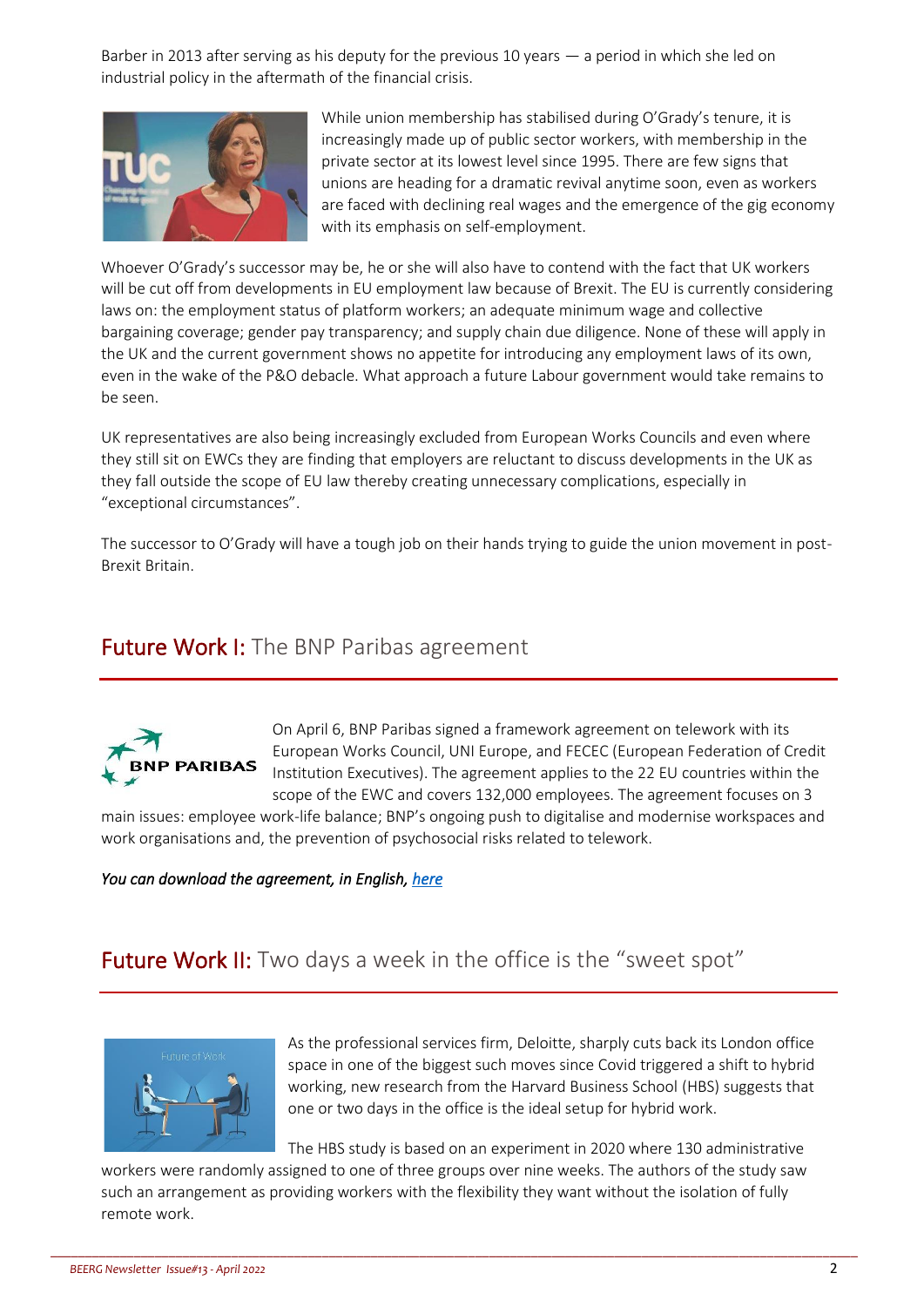The paper, co-authored by Harvard associate professor [Prithwiraj Choudhury](https://www.hbs.edu/faculty/Pages/profile.aspx?facId=327154) said: *"Intermediate [i.e. a day or two per week] hybrid work is plausibly the sweet spot, where workers enjoy flexibility and yet are not as isolated compared to peers who are predominantly working from home... Intermediate hybrid might offer the best of both worlds".* It also said that *"Our results consistently suggest that intermediate levels of WFH may result in both enhanced novelty of work products and greater work-related communication."*

*[Bloomberg](https://www.bloomberg.com/news/articles/2022-04-12/one-or-two-days-in-the-office-is-the-sweet-spot-of-hybrid-work?sref=0XF2cxJu)* observes that the study is a rarity because it examines actual hybrid worker outcomes rather than just their preferences. Deloitte will leave a building at its New Street Square complex next month, taking to almost 250,000 sq. ft the amount of office space it has given up in the British capital in the past year. According to the *Financial Times,* a recent internal Deloitte survey found that most staff wanted to come into the office no more than two days a week. Last year the firm told employees to decide for themselves how often they worked from home.

*"We are constantly reviewing our office space requirements to reflect changes to our ways of working and our sustainability objectives,"* said Stephen Griggs, Deloitte's UK managing partner, adding that the firm would continue to make investments in its offices across the UK. Deloitte has extended the leases on the two largest buildings in its New Street Square campus until 2036.

As we reported in last week's newsletter, the move to hybrid work is creating headaches for big cities, such as New York, which are highly dependent on daily commuting to fill office space and support a myriad of small businesses, such as coffee shops, dry-cleaners and hairdressers. However, the move to hybrid work would now appear to be irreversible, as the Deloitte move makes clear, as does the BNP Paribas agreement reported on elsewhere in this newsletter.

Meanwhile, It would seem that UK government ministers [believe](https://www.theguardian.com/politics/2022/apr/19/jacob-rees-mogg-says-civil-servants-must-return-to-the-office) that daily commuting and having everyone in the office is the only way that things can work. In this, they are clearly out of step with many major corporations that have decided otherwise. No wonder the minister concerned, Jacob Rees-Mogg, is widely known as the Minister for the 18th Century. He probably also expects civil servants to use quill pens rather than new-fangled computers.



## **Brexit:** New visa routes into the UK



New Immigration Rules were set out by the government to the UK parliament last month, spelling out the details of the new Scale-up and High Potential Individual visa routes due to be launched later this year[. Andrew Osborne](https://www.lewissilkin.com/en/people/andrew-osborne) and his colleagues at Lewis Silkin LLP take a look at these from the perspective of employer[s here.](https://www.lewissilkin.com/en/insights/the-new-high-potential-individual-and-scale-up-routes)

Andrew says that the proposed changes include a number of developments expected to be helpful for businesses seeking to facilitate knowledge transfer within an international group, to set up or expand a business in the UK, or to

access a bigger pool of skilled talent from abroad.

Those of you who live in the UK and who have been in the habit of taking your dog, cat, or ferret on holiday with you to France will now have to pay around €180 each time. The EU no longer recognises UK "pet passports", even if they were issued before Brexit. If you want to bring your pet on holiday with you, you will need a



"Animal Health Certificate" which will cost €180 and is only valid for 4 months. Expect people to turn up at UK ports this summer with their pet on board, only to be told that they cannot bring it with them as they do not have valid travel papers.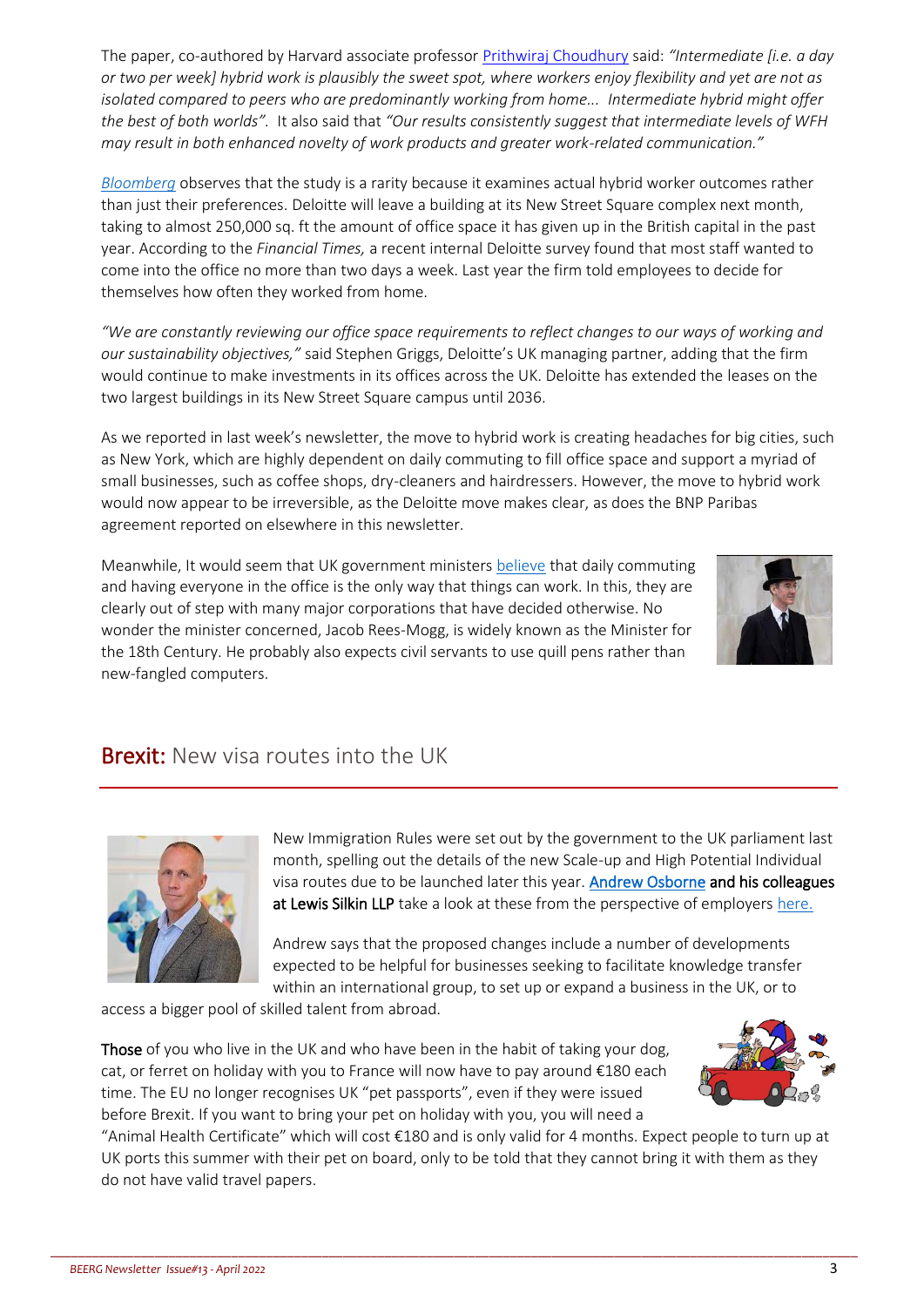

On April 28 next, an Advocate General of the European Court (CJEU) will deliver an opinion in an important case touching on co-determination rights. In Germany, co-determination rights give employees' representatives and external trade unions seats on company boards, though the chair of the board is always employer appointed, so assuring an employer majority at all times.

Can a company escape such co-determination rights by transforming from a national public limited company into a European company, a *Societas Europaea* (SE)? This is what appears to have taken place at the software company SAP, which in 2014 converted from a public limited company under German law into an SE, as provided for under a 2001 European Union [Regulation.](https://eur-lex.europa.eu/eli/reg/2001/2157/oj) German and Luxembourg trade unions are challenging the accompanying limitation of co-determination rights at the Court of Justice of the EU.

The SE Regulation says that when a company moves from national to SE status it must safeguard previous co-determination rights. The transforming company must set up a Special Negotiating Body (SNB) of employees' representatives to agree with management the terms of future co-determination. For example, a company moving from German status to SE status will have to provide for employees' representatives on its board from countries other than Germany and the modalities of this will have to be negotiated.

It appears that the SNB in SAP agreed with management to abolish the seats reserved for German trade unions on the board. This is what the unions are challenging, arguing that Regulation protects their right to board seats and that the agreement reached between the management and the SNB breaches this requirement.

Read what the unions have to say about the case [here.](https://socialeurope.eu/co-determination-at-issue-in-europes-top-court)

## Unions: When brothers and sisters fall out

*Tom Hayes writes:* I have been writing about European trade unions and labour relations for close on thirty years. I know that when unions disagree with one another, as they frequently do, they resolve their differences behind closed doors. They rarely wash their dirty laundry in public.

Not this time. UNI Global has been accused by EPSU, the European public services unions federation, of doing a "union-washing" and "back-stabbing" [deal](https://uniglobalunion.org/news/orpea-and-uni-global-union-sign-an-international-agreement-on-ethical-employment-social-dialogue-collective-bargaining-and-trade-union-rights/) with the French retirement and social care company, [ORPEA,](https://www.orpea.com/) which is accused by French government agencies of mismanagement and abuse of public funds, among other charges.

EPSU in a [statement](https://www.epsu.org/article/orpea-global-agreement-concluded-without-its-unions) on its website pulls no punches. It puts it bluntly:

The global trade union federation UNI GLOBAL issued a press release announcing the signing of a global framework agreement with the French multinational ORPEA on Friday, 8 April. This agreement lacks legitimacy.

EPSU says it cannot understand how UNI can make a deal with a company "without a proper mandate from the unions concerned and without the involvement of the representative unions from the company's own country."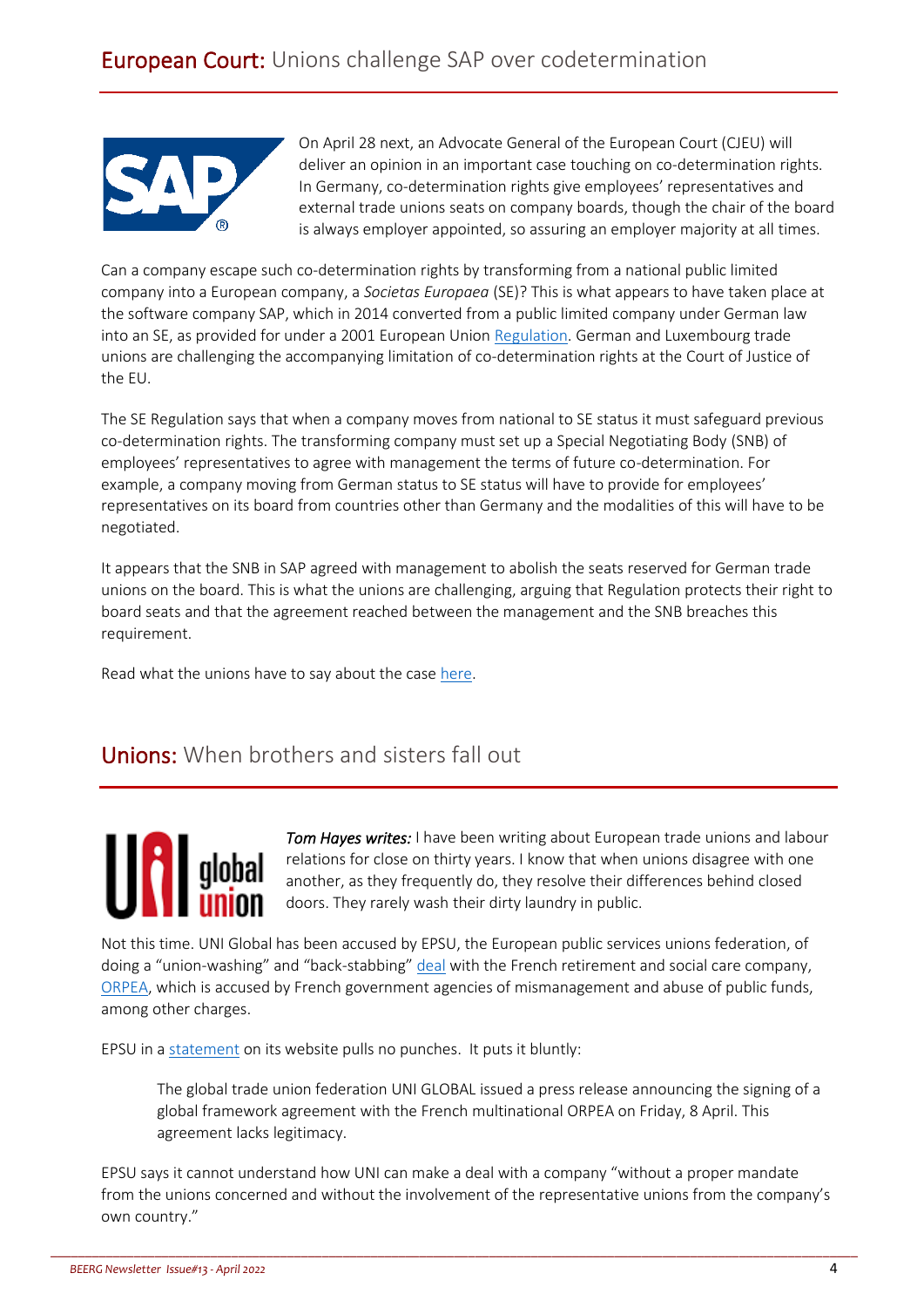**HRPA HR POLICY** 

Jan Willem Goudriaan, EPSU General Secretary says:

"This agreement impacts many unions and the workers they represent in ORPEA - but without their active involvement or consent. This is unacceptable." He continues, "ORPEA has over 24,000 workers in France, most of whom have learned of this agreement through the press."

EPSU says that the agreement was negotiated *"without the knowledge of CGT, CFDT and FO, the representative French trade unions … These are the trade union federations representative in ORPEA who can sign the sectoral collective agreement. Other representative unions in Belgium, Germany, Italy and Spain were not involved either."*

For her part, Christy Hoffman, UNI general secretary, says that her federation has *"unions representing workers in more than half of the countries where ORPEA operates, even though the EPSU has more members than we do in Europe."* She adds: *"It should be remembered that the aim of a global agreement on this issue is to enable employees to organise and develop the presence of trade unions in countries – such as in Latin America and Eastern Europe – where there is not yet robust labour legislation. This is where we get the most positive feedback on the agreement."*

In other words, the deal is being well received in countries where UNI has few or no members. Just not in countries where the unions are well represented. ORPEA has been mired in controversy following the publication of a book entitled *Les Fossoyeurs* ("The Gravediggers") by Victor Castanet (2022, Fayard), who investigated the nursing home operator's practices in France.

Since the publication of the book ORPEA's market capitalisation has declined by almost half, and the former CEO was fired. A report, conducted jointly by France's general inspectorate of social affairs (IGAS) and its general inspectorate of finance (IGF) resulted in a complaint against the company for "failure to monitor the accounting of surpluses on public funding". It also found that 52% of residents in the group's establishments were in a situation of moderate to severe malnutrition.

ORPEA has also been involved in court battles with the French unions.

Does the UNI deal with ORPEA not remind you of that country just south of the US border when unions with no members rock up and sign deals to the detriment of representative unions? The name of the country escapes me, however.

## **Online Community:** Available for BEERG + HR Policy Global members

[You can download the HRPA iPad/iPhone app here.](https://apps.apple.com/app/hr-policy-online/id1609964721) It allows all

Members can now access the BEERG newsletter archive as well as

discussions: - [available here.](https://community.hrpolicy.org/home) Click on "My Communities" on the menu, then navigate to HR Policy Global. Recently posted topics include: [Global Benefit Administrative](https://community.hrpolicy.org/communities/community-home/digestviewer/viewthread?GroupId=85&MessageKey=e683fe70-bc18-4f6f-98ac-63f27a51bc4e&CommunityKey=105b1522-5ba6-4724-a924-0b98eec03bc6&ReturnUrl=%2fcommunities%2fcommunity-home%2fdigestviewer%3fCommunityKey%3d105b1522-5ba6-4724-a924-0b98eec03bc6) Solutions - [Psychological Safety Training](https://community.hrpolicy.org/communities/community-home/digestviewer/viewthread?MessageKey=8a5380ca-4c14-47ef-8908-13c9947eaf57&CommunityKey=105b1522-5ba6-4724-a924-0b98eec03bc6&bm=8a5380ca-4c14-47ef-8908-13c9947eaf57)

accessing the HR Policy Global community of current online

members to network and engage with each other and HR Policy Global staff in a single and easy to access location available across all time zones. If you need help accessing the forum, please contact Henry [Eickelberg.](mailto:Heickelberg@hrpolicy.org?subject=HR%20Policy%20Global%20Community%20Access)

\_\_\_\_\_\_\_\_\_\_\_\_\_\_\_\_\_\_\_\_\_\_\_\_\_\_\_\_\_\_\_